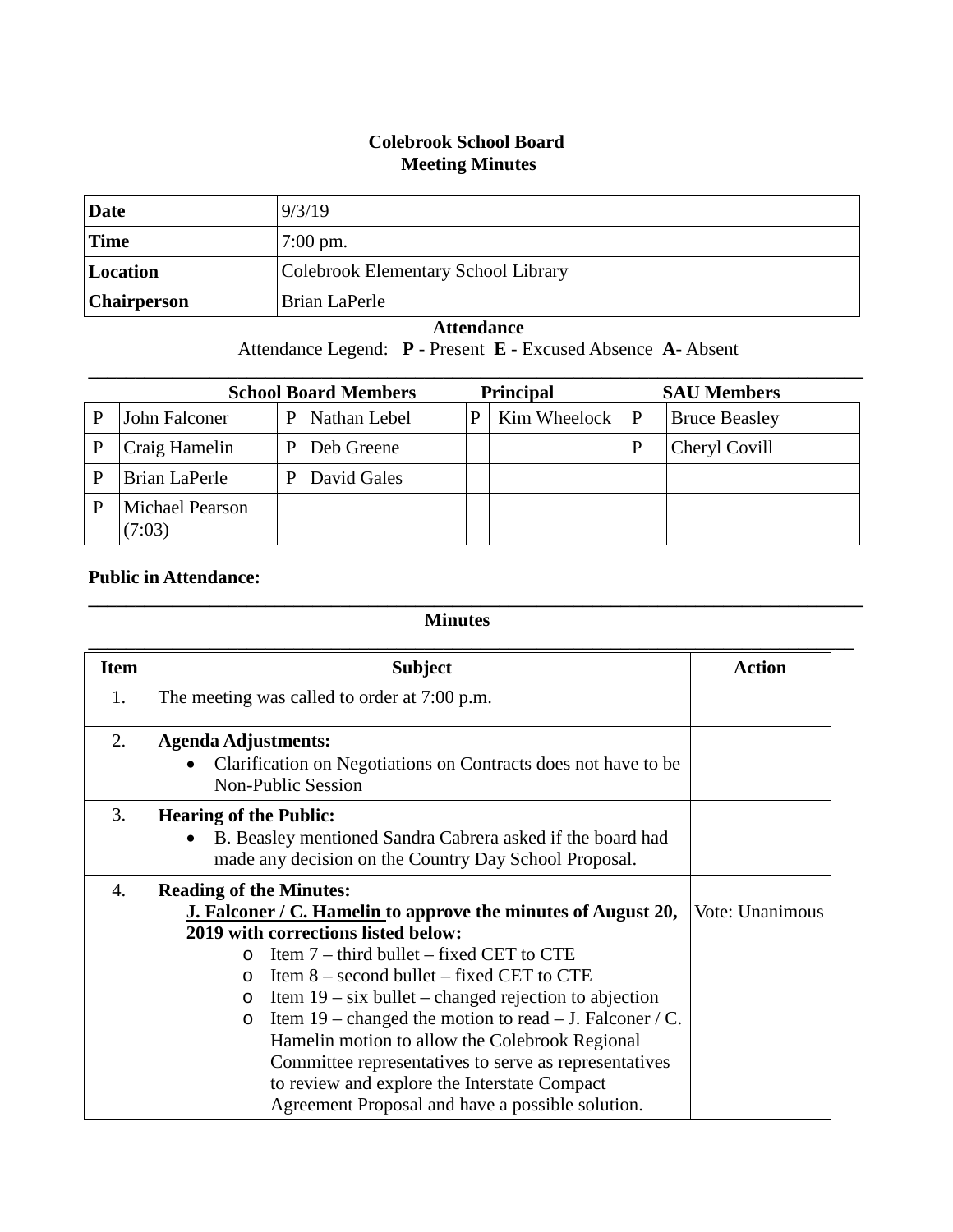| 5. | <b>Special Reports:</b>                                                                                           |  |
|----|-------------------------------------------------------------------------------------------------------------------|--|
|    | None                                                                                                              |  |
| 6. | <b>Principal's Report:</b> Kim Wheelock                                                                           |  |
|    | Completed:                                                                                                        |  |
|    | New teacher orientation 8/22<br>$\circ$                                                                           |  |
|    | Phone training 8/22<br>O                                                                                          |  |
|    | Updated the following for faculty and student<br>O                                                                |  |
|    | handbooks:                                                                                                        |  |
|    | Bell schedule-regular, early release, two hour                                                                    |  |
|    | delay                                                                                                             |  |
|    | Staff calling chain                                                                                               |  |
|    | <b>Emergency Management</b><br><b>Evacuation Procedures</b><br>٠                                                  |  |
|    | Marking terms                                                                                                     |  |
|    | <b>Staff lists</b>                                                                                                |  |
|    | <b>Staff meetings</b>                                                                                             |  |
|    | Morning, lunch, and afternoon duty coverage                                                                       |  |
|    | Teacher in-service for 8/26 – morning dedicated to SAU<br>$\circ$                                                 |  |
|    | presentations and Superintendent welcome; Colebrook                                                               |  |
|    | staff had pot lunch, worked in classrooms, and met as a                                                           |  |
|    | staff.                                                                                                            |  |
|    | Student first day of school for students community<br>$\circ$                                                     |  |
|    | lunch 8/27.                                                                                                       |  |
|    | Created cell phone contract as a lunch privilege for high<br>$\circ$                                              |  |
|    | school students consistent with SAU 7 BYOD Policy                                                                 |  |
|    | JICM adopted May 7, 2019.                                                                                         |  |
|    | $9th$ grade and new student orientation – Mrs. Wheelock,<br>$\circ$                                               |  |
|    | Mrs. Clogston, Mr. Stebbins (9 <sup>th</sup> grade advisor), Mr.                                                  |  |
|    | Allin, welcomed students and parents. Students received<br>schedules, MMS information, tour, and met with student |  |
|    | council members to ask any pertinent questions about                                                              |  |
|    | student life.                                                                                                     |  |
|    | 73 parents ate lunch with children approximately 30<br>O                                                          |  |
|    | more parents / business partners visited the school with                                                          |  |
|    | many parent's before and after school.                                                                            |  |
|    | Merged CA and CES PBIS expectations into one<br>$\circ$                                                           |  |
|    | school-wide Behavior Matrix; met with PBIS team and                                                               |  |
|    | rolled out to staff during in-service.                                                                            |  |
|    | Met with 9-12 classes regarding cell phone contract.<br>$\circ$                                                   |  |
|    | Met with seniors regarding senior privileges they were<br>$\circ$                                                 |  |
|    | "promised" because of the move.                                                                                   |  |
|    | Attended the varsity soccer jamboree in Groveton 8/24.<br>$\circ$                                                 |  |
|    | Attended first regular season varsity soccer games at<br>$\circ$<br><b>WMRHS 8/30.</b>                            |  |
|    | In Process:                                                                                                       |  |
|    | Reviewing contract for suggested changes.<br>O                                                                    |  |
|    | Created a draft of an open-campus lunch agreement<br>$\circ$<br>pending board approval.                           |  |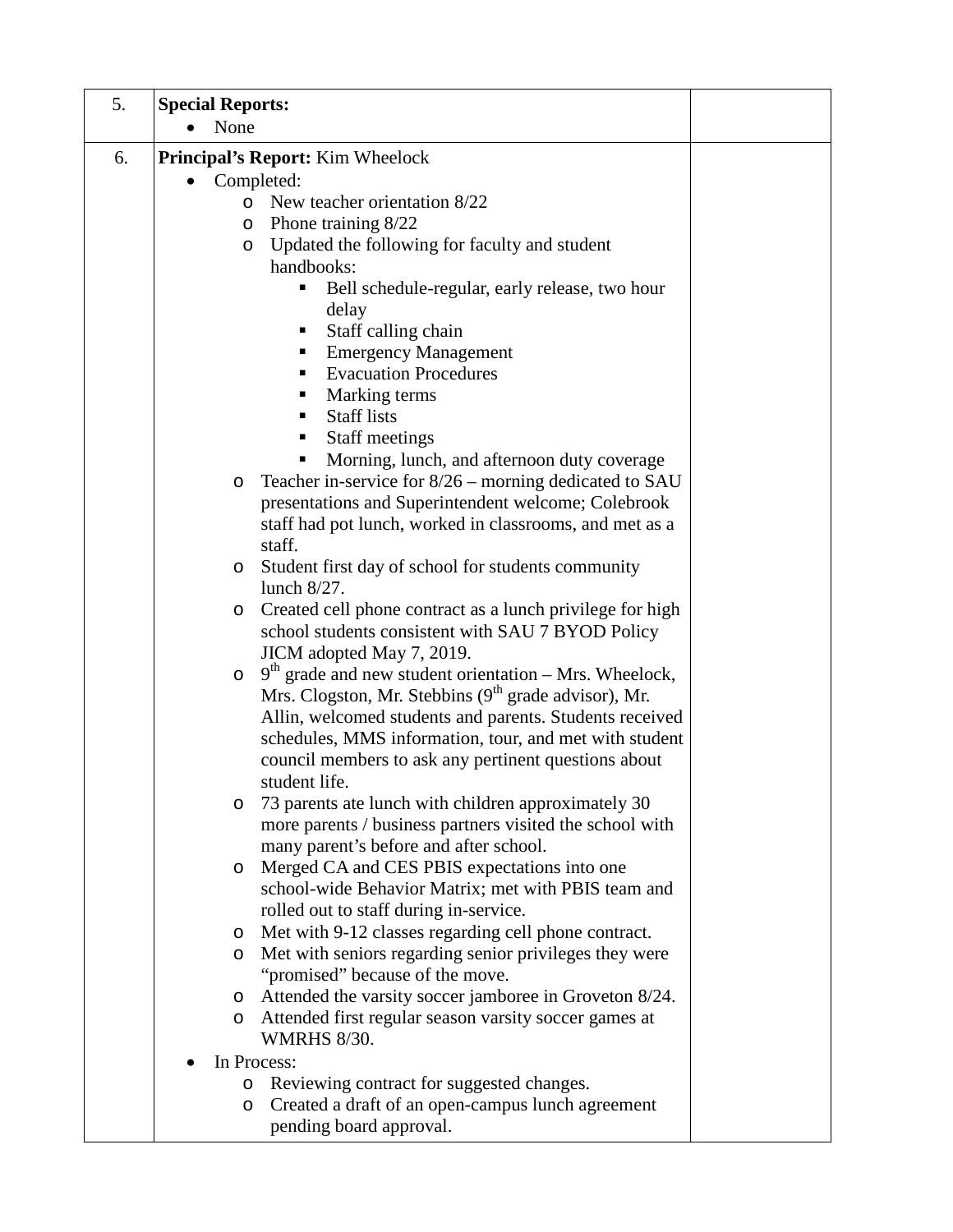|    | <b>D.</b> Greene / D. Gales motion to approve open-campus lunch<br>with the addition of no vehicles allowed walking only.<br>Made a list of ideas for potential senior privileges, met<br>$\circ$<br>with seniors, asked for their input, and we will meet<br>again on Tuesday.<br>Upcoming:<br>Colebrook School Board Mtg. 8/20<br>$\circ$<br>Colebrook Collaborative Mtg. 8/21<br>O<br>Columbia School Board Mtg. 8/22<br>$\circ$<br>Meeting regarding Coaches Athletic Handbook<br>$\circ$<br>Special education IEP Mtg.<br>O<br><b>Building &amp; Grounds</b><br>There was a change in instructional room from 201A to<br>$\circ$<br>112 due to teacher concerns with spacing.<br>Due to congestion in the morning and afternoon, K-4<br>$\circ$<br>will enter and exit through the gym doors in the<br>morning, middle and high in the main door; middle<br>will exit down the middle staircase at the end of the<br>day and high school will exit the back stairwell.<br>An incident was reported to me from a parent<br>O<br>regarding supervision after school. The handbook<br>states: There is not adult supervision after the<br>busses have left. I have directed all teachers of K-4<br>students to monitor their students until 3:10 per<br>negotiated contract. If a student is not picked up by | Vote: Unanimous |
|----|-----------------------------------------------------------------------------------------------------------------------------------------------------------------------------------------------------------------------------------------------------------------------------------------------------------------------------------------------------------------------------------------------------------------------------------------------------------------------------------------------------------------------------------------------------------------------------------------------------------------------------------------------------------------------------------------------------------------------------------------------------------------------------------------------------------------------------------------------------------------------------------------------------------------------------------------------------------------------------------------------------------------------------------------------------------------------------------------------------------------------------------------------------------------------------------------------------------------------------------------------------------------------------------------------------------------|-----------------|
|    | 3:10, the teacher will bring the student to the office and<br>parent will be contacted.<br><b>Student Enrollment</b> $-$ 339 as of $9/3/19$                                                                                                                                                                                                                                                                                                                                                                                                                                                                                                                                                                                                                                                                                                                                                                                                                                                                                                                                                                                                                                                                                                                                                                     |                 |
|    | <b>Student Council Report:</b><br>None                                                                                                                                                                                                                                                                                                                                                                                                                                                                                                                                                                                                                                                                                                                                                                                                                                                                                                                                                                                                                                                                                                                                                                                                                                                                          |                 |
|    |                                                                                                                                                                                                                                                                                                                                                                                                                                                                                                                                                                                                                                                                                                                                                                                                                                                                                                                                                                                                                                                                                                                                                                                                                                                                                                                 |                 |
| 7. | <b>Superintendent's Report: Bruce Beasley</b><br>B. Beasley met with new staff members and substitute<br>teachers.                                                                                                                                                                                                                                                                                                                                                                                                                                                                                                                                                                                                                                                                                                                                                                                                                                                                                                                                                                                                                                                                                                                                                                                              |                 |
|    | Pathfinder Award recognized Ryan Eames (CES/CA), April<br>Wallace (Pittsburg), Dennis Rainville (Stewartstown<br>Community) and Tina Perrault from SAU 7 office for their<br>outstanding work.                                                                                                                                                                                                                                                                                                                                                                                                                                                                                                                                                                                                                                                                                                                                                                                                                                                                                                                                                                                                                                                                                                                  |                 |
|    | About 16-18 students in Colebrook that are taking courses at<br>different locations.                                                                                                                                                                                                                                                                                                                                                                                                                                                                                                                                                                                                                                                                                                                                                                                                                                                                                                                                                                                                                                                                                                                                                                                                                            |                 |
|    | Regional Committee will meet on $9/4 \& 5:00 \text{ p.m.}$<br>Boys and Girls soccer has started.<br>Cassey Hibbard started at SAU 7 office                                                                                                                                                                                                                                                                                                                                                                                                                                                                                                                                                                                                                                                                                                                                                                                                                                                                                                                                                                                                                                                                                                                                                                      |                 |
| 8. | Business Administrator's: Cheryl Covill                                                                                                                                                                                                                                                                                                                                                                                                                                                                                                                                                                                                                                                                                                                                                                                                                                                                                                                                                                                                                                                                                                                                                                                                                                                                         |                 |
|    | C. Covill filled out the Financial Statements.<br>Trustee Report - turning back more money then what was<br>projected.<br>C. Covill is still waiting for information on the Grants, Title 1<br>$\bullet$                                                                                                                                                                                                                                                                                                                                                                                                                                                                                                                                                                                                                                                                                                                                                                                                                                                                                                                                                                                                                                                                                                        |                 |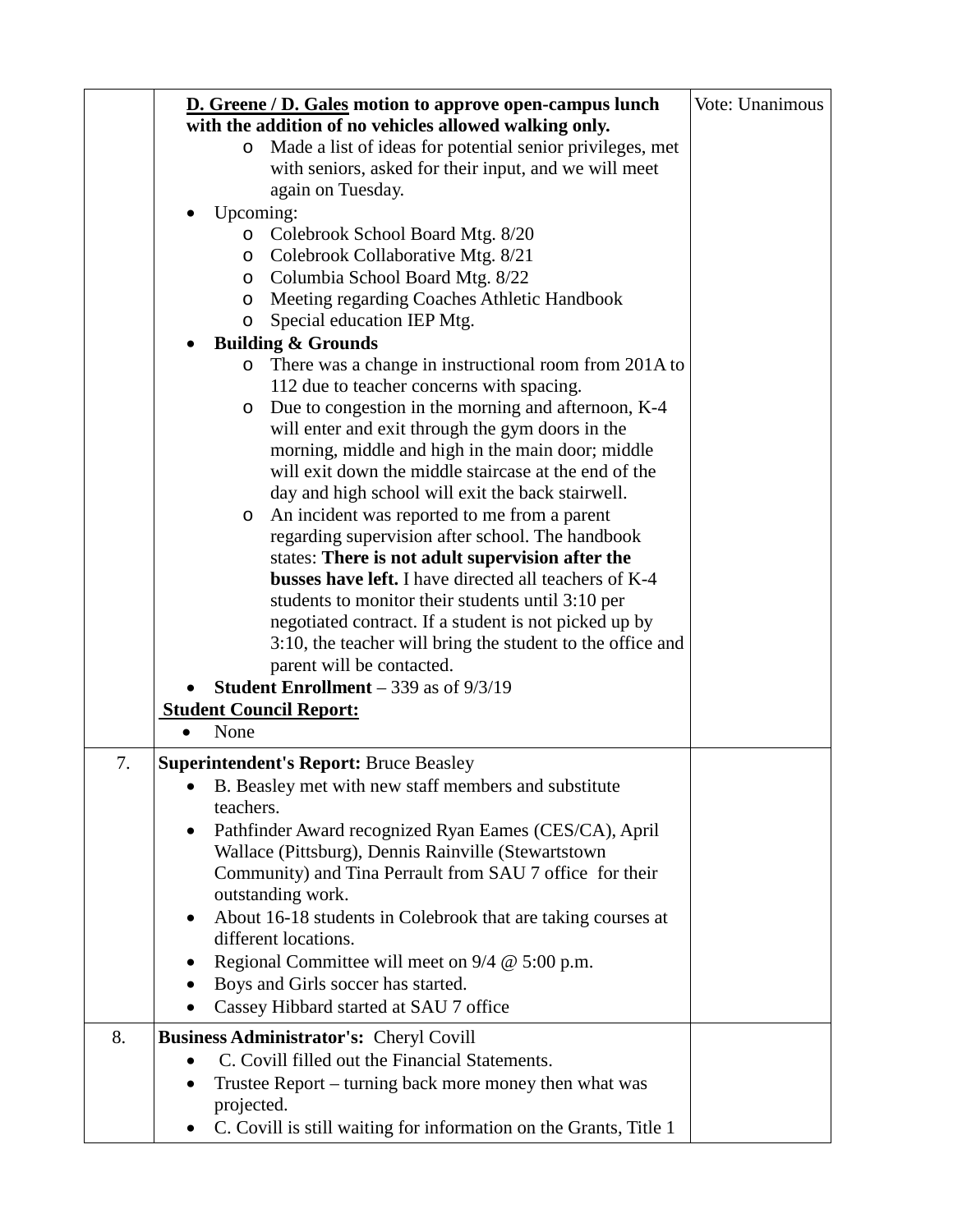| Having to do extra bus runs to Canaan.                                                                                                                                                                                                                                                                                                                                                                                                                                                                                                                                                                                                                                                    |                               |
|-------------------------------------------------------------------------------------------------------------------------------------------------------------------------------------------------------------------------------------------------------------------------------------------------------------------------------------------------------------------------------------------------------------------------------------------------------------------------------------------------------------------------------------------------------------------------------------------------------------------------------------------------------------------------------------------|-------------------------------|
| <b>NH School Board Association Business: John Falconer</b><br>9/9/19 Budget Workshop<br>Check emails for updates<br>٠                                                                                                                                                                                                                                                                                                                                                                                                                                                                                                                                                                     |                               |
| Co-Curricular Committee Report: Brian LaPerle<br>B. Beasley mentioned the change in State Statute in NH Laws                                                                                                                                                                                                                                                                                                                                                                                                                                                                                                                                                                              |                               |
| <b>Building Committee: Craig Hamelin</b><br>B. Beasley spoke on Larry Berg from AHEAD on the walk<br>through at the CA building on 8/20.<br>C. Hamelin read the email from AHEAD and what are some of<br>their ideas for the CA building.                                                                                                                                                                                                                                                                                                                                                                                                                                                 |                               |
| <b>Policy Committee Report: Deb Greene</b><br>No Mtg. planning on rescheduling.                                                                                                                                                                                                                                                                                                                                                                                                                                                                                                                                                                                                           |                               |
| <b>Support Staff Committee Report: Michael Pearson</b><br>Title 1 Para and Special Ed Para position are still open<br>$\bullet$                                                                                                                                                                                                                                                                                                                                                                                                                                                                                                                                                           |                               |
| <b>Negotiations Committee Report: John Falconer</b><br>Negotiation letters from teachers – will met after mtg.                                                                                                                                                                                                                                                                                                                                                                                                                                                                                                                                                                            |                               |
| <b>Curriculum Committee Report: David Gales</b><br>None<br>$\bullet$                                                                                                                                                                                                                                                                                                                                                                                                                                                                                                                                                                                                                      |                               |
| <b>Technology Committee Report: David Gales</b><br>None<br>$\bullet$                                                                                                                                                                                                                                                                                                                                                                                                                                                                                                                                                                                                                      |                               |
| <b>Regional Committee Report: Brian LaPerle</b><br>B. Beasley mentioned meeting on $9/4 \ @ 5:00 \text{ p.m.}$<br>$\bullet$                                                                                                                                                                                                                                                                                                                                                                                                                                                                                                                                                               |                               |
| <b>Unfinished Business:</b><br>None                                                                                                                                                                                                                                                                                                                                                                                                                                                                                                                                                                                                                                                       |                               |
| <b>New Business:</b><br>Collaborative Update:<br>4 students are doing CTE courses in Canaan.<br>O<br>Students are coming from different locations and<br>O<br>taking courses at CES/CA.<br>Nursing Update:<br>Still working on negotiations with UCVH & ISHC.<br>$\circ$<br>Timeline for Area Agreement: (Columbia)<br>Three board members from each district<br>O<br>Colebrook district – J. Falconer, N. Lebel, C. Hamelin<br>O<br>B. Beasley will talk with Columbia board on 9/3.<br>O<br>Conflict between Policies JICM and JICI<br>K. Wheelock talked about the different set of minutes<br>O<br>pertaining to the policies.<br>JICJ – Unauthorized Communication Devices – go<br>O |                               |
|                                                                                                                                                                                                                                                                                                                                                                                                                                                                                                                                                                                                                                                                                           | back to the policy committee. |